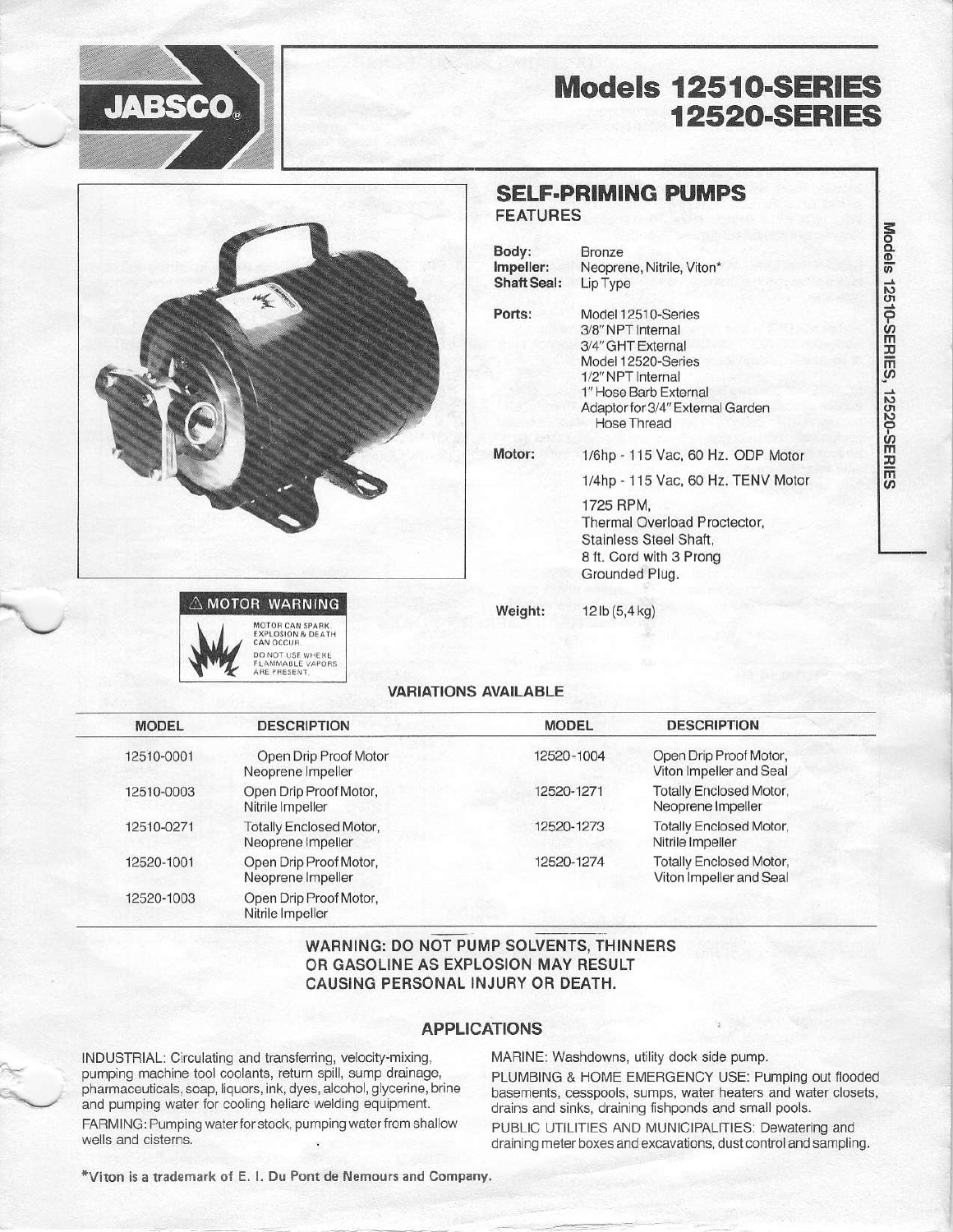## **OPERATING INSTRUCTIONS**

- 1. INSTALLATION Pump may be mounted in any position. Inlet port is on the right and discharge port on the left when looking at end cover.
- 2. SELF-PRIMING Vertical dry suction lift of 6 feet with Neoprene impeller. Pump will produce suction lift up to 20 feet when wetted. BE SURE SUCTION LINES ARE AIRTIGHT OR PUMP WILL NOT SELF PRIME. Note: Viton impeller dry suction lift requirement should not exceed 3 feet.
- 3. DISCHARGE LINE When transferring liquids further than 25 feet, discharge line size should be increased to next available pipe size.
- 4. RUNNING DRY Unit depends on liquid pumped for lubrication. DO NOT RUN DRY for more than 30 seconds. Lack of liquid will damage the impeller.
- 5. NOTICE If pumping highly concentrated or organic acids. consult Jabsco Chemical Resistance Table (available upon request from ITT Jabsco) for proper body materials and impeller compounds. When corrosive fluids are handled, pump life will be prolonged if pump is flushed with water after each use or after each work day.
- 6. PRESSURES Consult Head Capacity Table for recommended maximum pressures for continuous operation. If pressures exceed those shown, consult the factory for application assistance.
- 7. TEMPERATURES -Neoprene: 45° to 180° F (7° to 82° C) 50° to 180° F (10° to 82° C) Nitrile: 60° to 180° F (15° to 82° C) Viton:
- 8. FREEZING WEATHER Drain unit by loosening end cover. The following anti-freeze compounds can be used without adverse effects to the impeller: Atlas "Permaguard," DuPont "Zerex" and "Telar," Dow Chemical "Dowquard" and Olin Mathison "Pyro Permanent." DO NOT USE PETROLEUM<br>BASED ANTI-FREEZE COMPOUNDS OR RUST INHIBITORS.
- 9. GASKET Use a standard pump part. Thicker gasket will reduce priming ability. A thinner gasket will cause the impeller to bind. Standard gasket is 0.010" thick.
- 10. SPARE PARTS To avoid costly shut downs, keep a JABSCO Service Kit on hand.

## **HEAD CAPACITY TABLES**

| <b>TOTAL HEAD</b> |               | <b>CAPACITY</b> |               |               |                          |            |
|-------------------|---------------|-----------------|---------------|---------------|--------------------------|------------|
| <b>P.S.I.</b>     | Ft.           | 12510-0001      | 12510-0003    | 12520-1001    | 12520-1003               | 12520-1004 |
| (kg/sq cm)        | (Metres)      | 12510-0271      |               | 12520-1271    | 12520-1273               | 12520-1274 |
| 4.3               | 10            | 2.7             | 2.7           | 5.8           | 5.8                      | 5.75       |
| (0,3)             | (0,3)         | (10,2)          | (10,2)        | (22)          | (22)                     | (21, 8)    |
| 8.7               | 20            | 2.6             | 2.5           | 5.4           | 5.2                      | 5.2        |
| (0, 6)            | (6,1)         | (9, 8)          | (9, 5)        | (20, 4)       | (19,7)                   | (19,7)     |
| 13.0              | 30            | 2.5             | 2.2           | 4.8           | 4.2                      | 4.65       |
| (0, 9)            | (9,1)         | (9, 5)          | (8,3)         | (18, 2)       | (15, 9)                  | (17, 6)    |
| 17.3<br>(1,2)     | 40<br>(12, 2) | 2.4<br>(9,1)    | 2.1<br>(7, 9) | 4.0<br>(15,1) | $\overline{\phantom{a}}$ |            |
| 21.6<br>(1,5)     | 50<br>(15,2)  | 2.3<br>(8,7)    | 2.0<br>(7, 6) | $\frac{1}{2}$ |                          |            |

Tables show approximate Head-Flow for new pump in U.S. GPM and (litres/min.)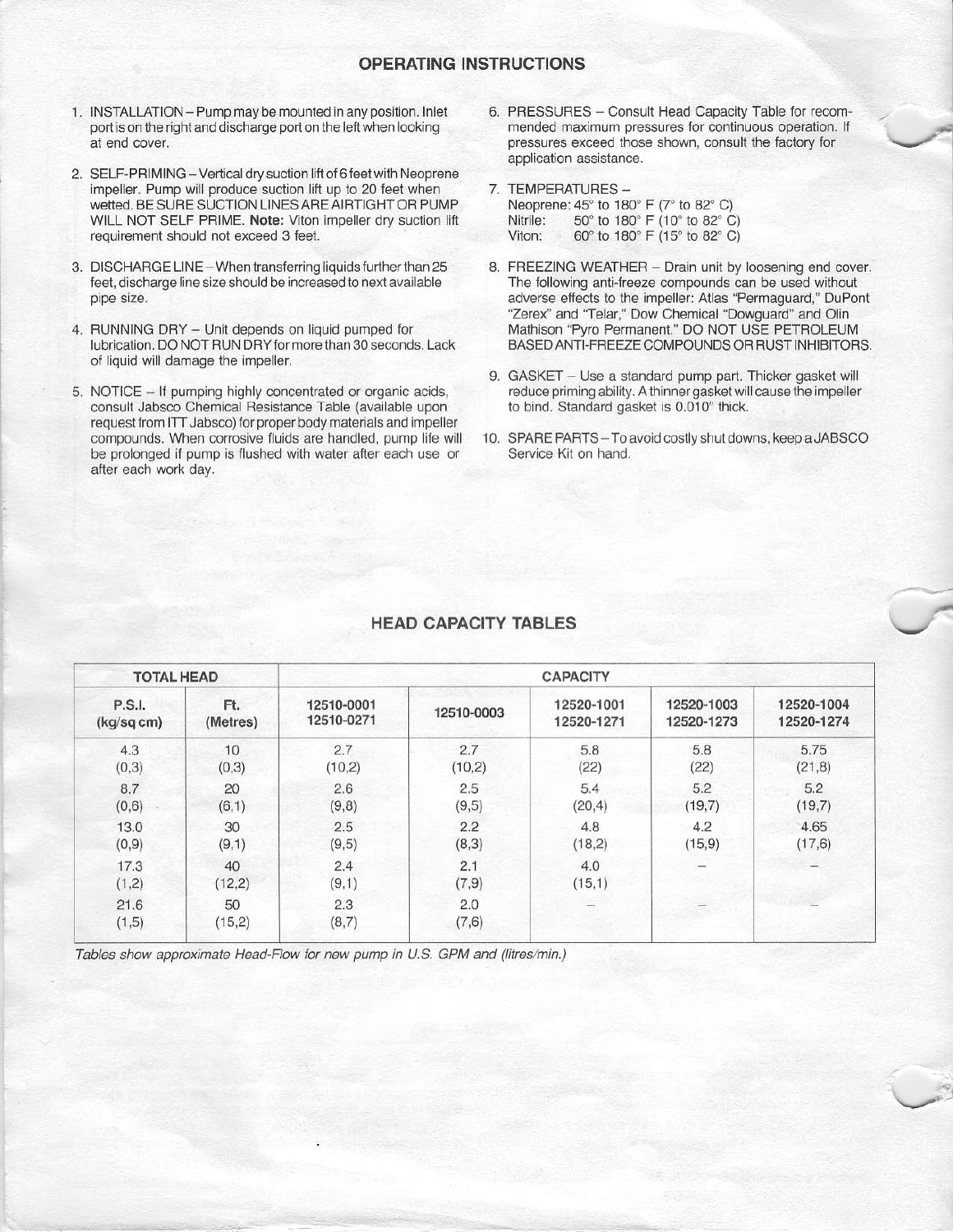

| Key            | Description                       | <b>12510-Series</b> | 12520-Series |
|----------------|-----------------------------------|---------------------|--------------|
| 1              | Screw Kit (End Cover)             |                     |              |
|                | includes 3 screws                 | 18753-0105          |              |
|                | includes 4 screws                 |                     | 18753-0102   |
|                | <b>End Cover</b>                  | 11833-0000          | 6791-1100    |
| $\frac{2}{3}$  | *Gasket/O-Ring                    | 9156-0000           | 18753-0104   |
| $\overline{4}$ | *Impeller, Neoprene               | 9200-0001           | 7273-0001    |
|                | Nitrile                           | 9200-0003           | 7273-0003    |
|                | Viton                             |                     | 7273-0004    |
| 5              | Screw (Cam)                       |                     | 91002-0010   |
| $\frac{6}{7}$  | Cam                               |                     | 2907-0000    |
|                | *Seal, Buna N                     | 1040-0000†          | 93000-0100   |
|                | Viton                             |                     | 93000-0130   |
| 8              | **Body                            | 9154-0000           | 18649-1100   |
| 9              | Screw (Pump to Motor)             | 98019-0020          | 98109-0020   |
| 10             | Motor - X001                      |                     |              |
|                | $-X003$<br>$-1004$                | 18740-0000          | 18740-0000   |
|                | $-X271$                           |                     |              |
|                | $-1273$<br>$-1274$                | 18742-0000          | 18742-0000   |
| 11             | Port Adaptor Kit (2each)          |                     | 18753-0103   |
| 12             | Rubber Bumper                     | 92900-0020          | 92900-0020   |
|                | Service Kit<br>$-X001$<br>$-X271$ | 90106-0001          | 90061-0002   |
|                | $-X003$<br>$-1273$                | 90106-0013          | 90051-0023   |
|                | $-1004$ $l$<br>$-1274$            |                     | 90061-0002   |
|                | Replacement                       |                     |              |
|                | Pump Head<br>$-X001$<br>$- X271$  | 9130-0001           | 9190-0001    |
|                | $-X003$<br>$-1273$                | 9130-0003           | 9190-0003    |

which is not used in either 12510-Series or 12520-Series pumps.

Parts Supplied in Service Kit.

\*\* When replacing an old style 12520-Series body which has a three hole end cover it is necessary to also order a new end cover, end cover screws and O-ring (Keys 1, 2, & 3) and Port Adaptors if attaching to 3/4" Garden Hose fittings.

## **SERVICE INSTRUCTIONS**

#### **Disassembly**

CAUTION: Pumps which have handled corrosive, caustic or toxic fluids should be drained and completely flushed prior to servicing. Failure to do so may cause injury.

- 1. Remove screws, end cover and gasket/O-ring.
- 2. Withdraw impeller.
- 3. Loosen and remove two slotted hex screws, which attach body to motor.
- 4. Tap body lightly between ports and remove body from motor.

#### Model 12520-Series:

Deform seal and remove from body cavity.

## Model 12510-Series:

Press seal out of seal cavity.

NOTE: Do not tamper with or disassemble motor.

#### **Assembly**

1. Model 12520-Series: Lubricate seal. Deform seal and install in cavity with open side of seal facing impeller.

#### Model 12510-Series:

Press seal into seal cavity with lip facing impeller bore. Lubricate lip of seal. The retainer supplied with the replacement seal is not normally required in this bronze body pump assembly.

- 2. Lubricate motor shaft and install body on motor.
- 3. Lubricate impeller bore and, aligning flat in impeller with flat on motor shaft, install impeller with a clockwise rotary motion.
- 4. Install gasket/O-ring, end cover and screws.